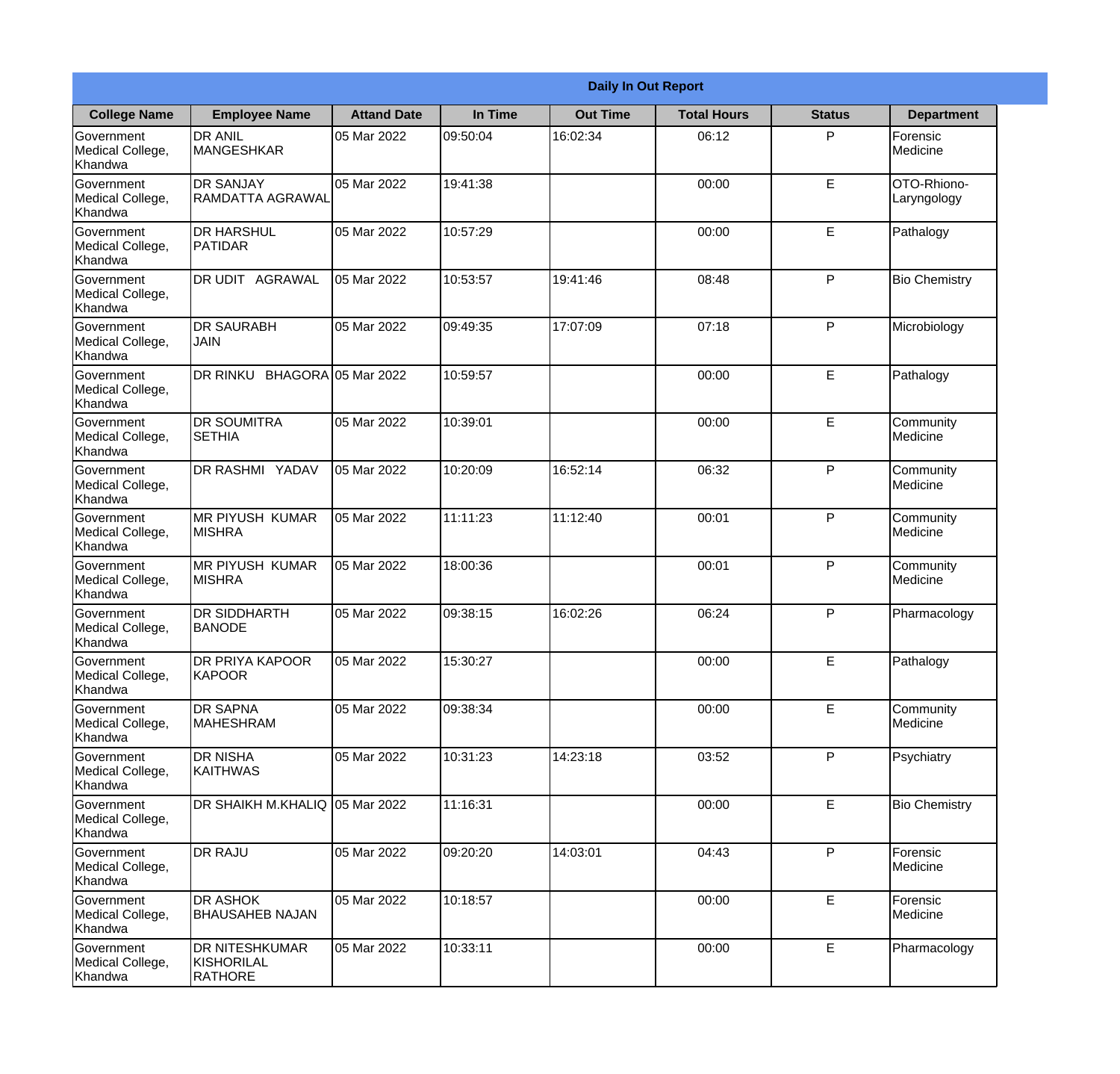| <b>Designation</b>                  | <b>Category</b> |
|-------------------------------------|-----------------|
| Assistant Professor   Para Clinical |                 |
| Professor                           | Clinical        |
| Assistant Professor   Para Clinical |                 |
| Associate Professor Non Clinical    |                 |
| Associate Professor   Para Clinical |                 |
| Assistant Professor   Para Clinical |                 |
| Assistant Professor   Para Clinical |                 |
| Assistant Professor   Para Clinical |                 |
| Statistician                        | Para Clinical   |
| Statistician                        | Para Clinical   |
| Associate Professor Para Clinical   |                 |
| Demonstrator/Tutor   Para Clinical  |                 |
| Associate Professor   Para Clinical |                 |
| Assistant Professor   Clinical      |                 |
| Professor                           | Non Clinical    |
| Demonstrator/Tutor   Para Clinical  |                 |
| Associate Professor   Para Clinical |                 |
| Demonstrator/Tutor   Para Clinical  |                 |

## **Daily In Out Report**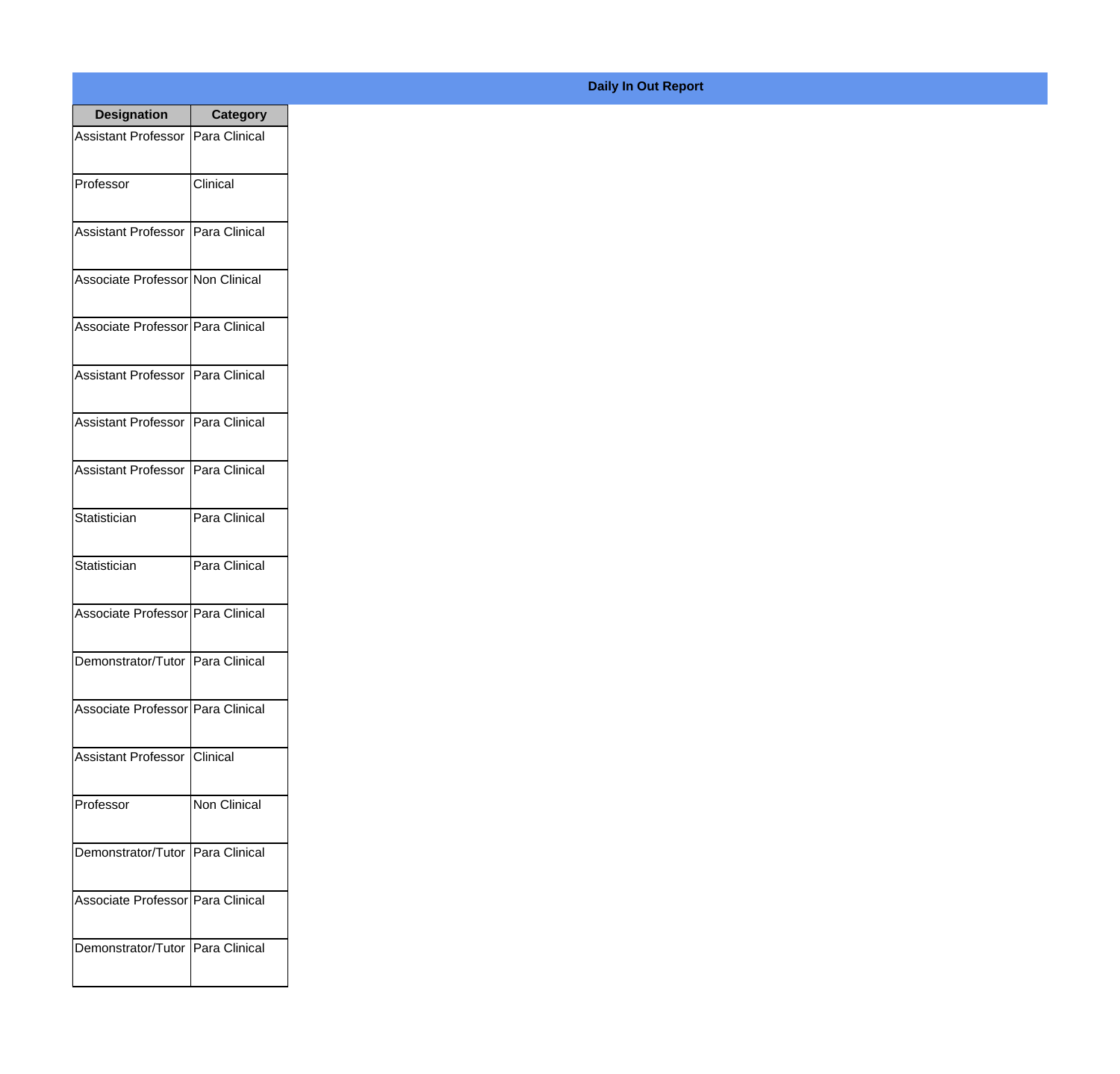|                                                  |                                        |             |          |          | <b>Daily In Out Report</b> |   |                             |
|--------------------------------------------------|----------------------------------------|-------------|----------|----------|----------------------------|---|-----------------------------|
| <b>Government</b><br>Medical College,<br>Khandwa | IDR PRIYESH<br><b>MARSKOLE</b>         | 05 Mar 2022 | 10:16:20 | 17:37:34 | 07:21                      | P | Community<br>Medicine       |
| Government<br>Medical College,<br>Khandwa        | <b>DR SANGEETA</b><br><b>CHINCHOLE</b> | 05 Mar 2022 | 11:04:21 |          | 00:00                      | E | Physiology                  |
| <b>Government</b><br>Medical College,<br>Khandwa | DR SUNIL BAJOLIYA                      | 05 Mar 2022 | 10:55:47 |          | 00:00                      | E | OTO-Rhiono-<br>Laryngology  |
| <b>Government</b><br>Medical College,<br>Khandwa | DR NISHA MANDLOI<br> PANWAR            | 05 Mar 2022 | 11:08:50 | 17:24:53 | 06:16                      | P | Obstetrics &<br>Gynaecology |
| Government<br>Medical College,<br>Khandwa        | <b>DR MUKTESHWARI</b><br>IGUPTA        | 05 Mar 2022 | 10:13:38 |          | 00:00                      | E | Pharmacology                |
| <b>Government</b><br>Medical College,<br>Khandwa | <b>DR PURTI AGARWAL</b><br>SAINI       | 05 Mar 2022 | 10:42:22 |          | 00:00                      | E | Pathalogy                   |
| <b>Government</b><br>Medical College,<br>Khandwa | DR YASHPAL RAY                         | 05 Mar 2022 | 13:37:28 |          | 00:00                      | E | Anatomy                     |
| Government<br>Medical College,<br>Khandwa        | <b>RENU</b><br>WAGHMARE                | 05 Mar 2022 | 17:26:53 |          | 00:00                      | E | Community<br>Medicine       |